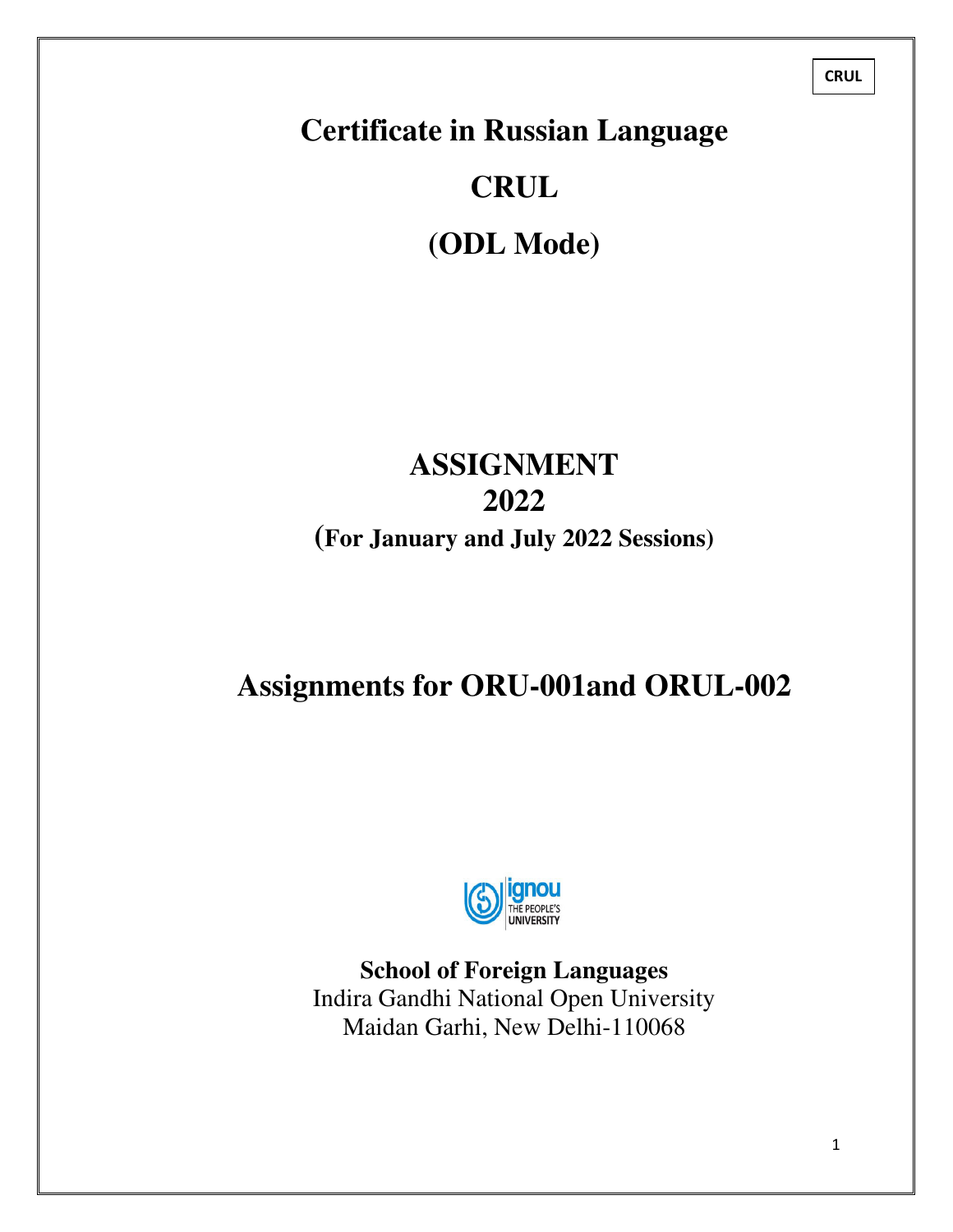#### **Course Code:ORU-001/2022 ORUL-002/2022**

#### **Dear Student,**

We hope you enjoyed reading the course and found it useful in applying it in your communication with others.

In order to help you understand the material better, practice the activities and prepare you for the examination later, we have an assignment for each of the courses. All the assignments are Tutor Marked Assignments (TMAs) and carry 100 marks each.

**Aims:**The TMAs are mainly concerned with your ability to understand the material and apply it meaningfully in real-life interactions. These assignments are as much a teaching device as a testing tool.

**Guidelines:**You will be required to answer the questions which are based on the units and your understanding and practice of the activities. Do not reproduce chunks of information from the units.

As in day-to day life, planning is important in doing the assignments well. Read the assignments carefully; go though the units on which they are based; write down some points regarding each question and then re-arrange them in a logical order. In an essaytype answer, allot adequate time to your introduction and conclusion. The introduction must tell the evaluator how you interpret the given topic and how you propose to develop it. The conclusion must summarize your views on the topic.

#### **You should write in your own handwriting.**

Make sure that your answer:

- a) is logical;
- b) is written in simple and correct Russian;
- c) is written neatly and clearly;
- d) reflectsyour understanding of the units.

You will be evaluated on the following criteria:

- fulfilling and completing all aspects of the task/question;
- how you have dealt with your ideas;
- whether you used appropriate linkers
- did you make adequate use of paragraphs;
- range and correctness of vocabulary;
- accuracy of grammatical structures.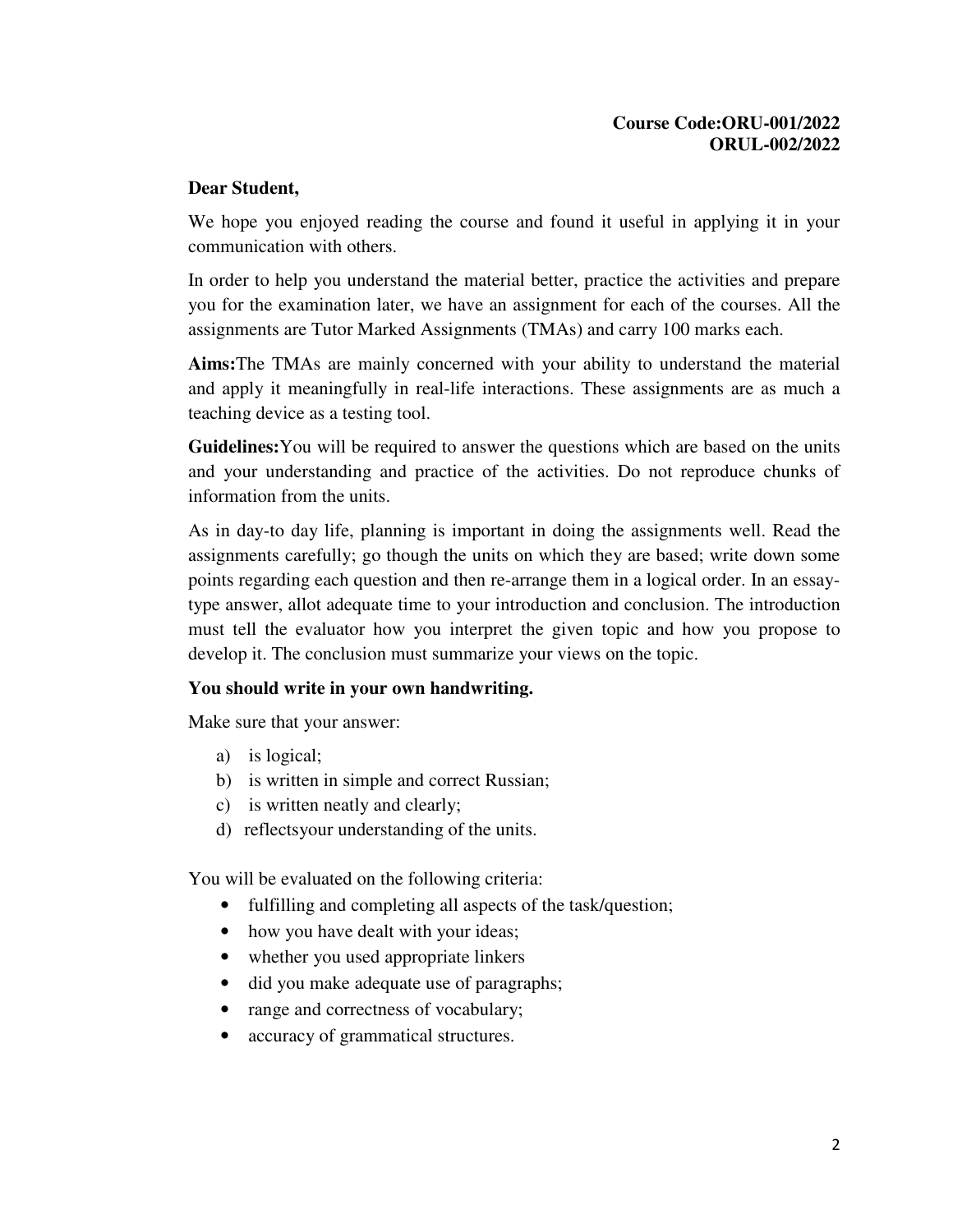Please remember thatit iscompulsory to submit your assignments before you can take the Term End Exams. Also remember to keep a copy (scanned) of your assignmentsfor future reference.

**Submission of Assignmentshould be done by April (For Jan Session) and October (For July Session):** 

**Note:** *Remember the submission of assignment is a precondition for appearing in the Term End Examination. If you do not submit the assignment on time, you will not be allowed to appear in the examination.* 

**The top of the first page of your response sheet should look like this:**

| Regional/Study Centre |  |
|-----------------------|--|
|                       |  |

Programme Coordinator (CRUL) SOFL, IGNOU Ph: 011-29571638

**Shivaji Bhaskar Dr. Janani V, Consultant (Russian)**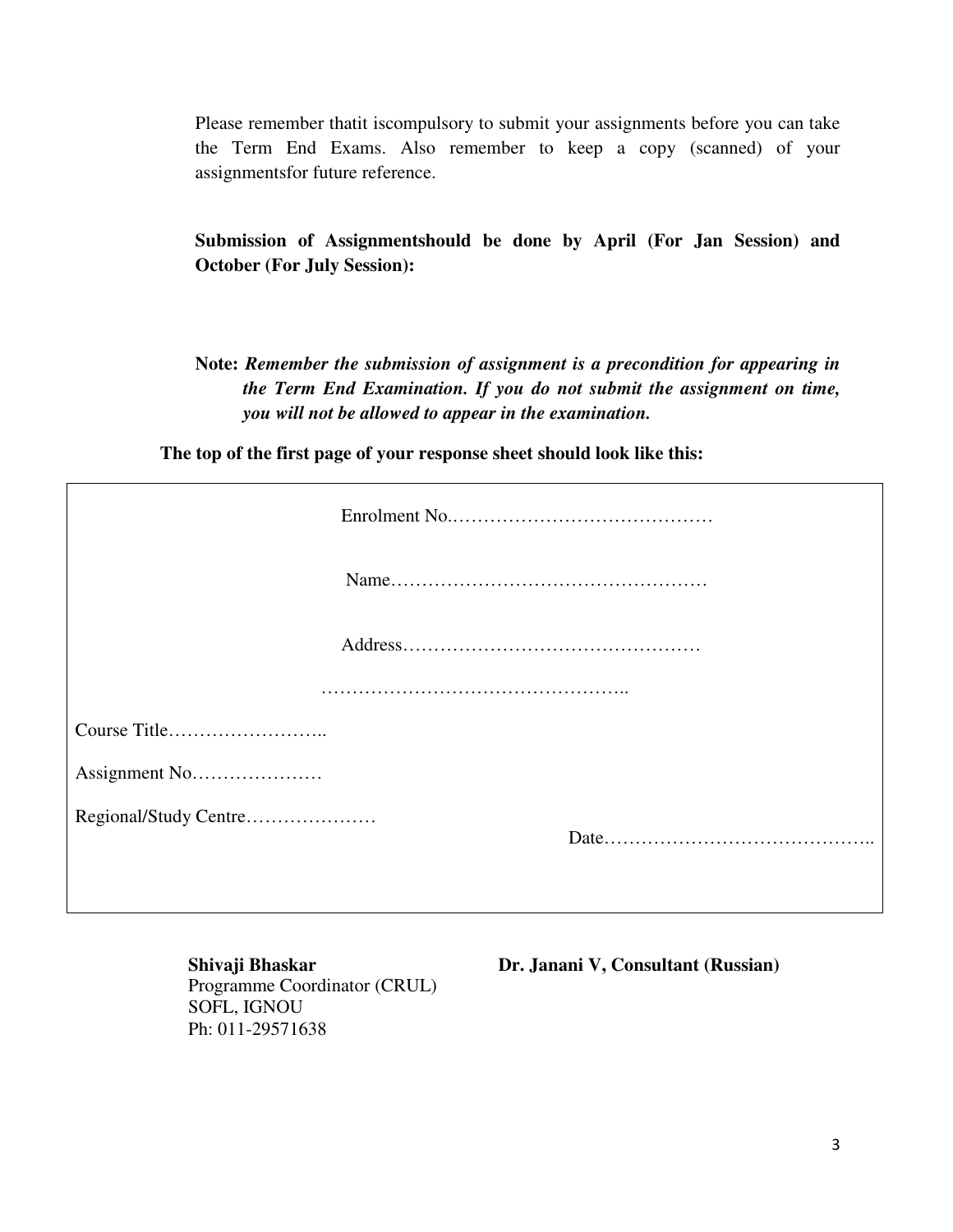# **Certificate in Russian Language (CRUL)**

# **Assignment (ORU-001: Communication Skills-I)**

**Course Code: ORU-001 Max. Marks: 100** 

#### **All Questions are Compulsory**

#### **1. Answer the following questions: 5x5= 25**

- i) Write a brief note on the origin of Russian language and its structure.
- ii) How many letters are there in the Russian alphabet? How many consonants and vowels are there? What are the other letters in the Russian alphabet?Write down any 5consonant letters and 5 vowel letters and the other signs that you have in the Russian alphabet.
- iii) Write five sentences about you and your friend in Russian language.
- iv) Write five sentences in Russian about Russia.
- v) What is the capital city of Russia? Write a brief note about the Russian capital in Russian language.

| 2. Write the following words in Russian   |                                             | $5x^2 = 5$       |
|-------------------------------------------|---------------------------------------------|------------------|
| sky<br>$\left( \frac{1}{2} \right)$       |                                             |                  |
| ii) dog                                   |                                             |                  |
| iii) questions                            |                                             |                  |
| iv) at home                               |                                             |                  |
| v) bananas                                |                                             |                  |
| 3. Write the following words into English |                                             | $5x2 = 5$        |
| $\bf{1)}$<br>автор                        |                                             |                  |
| хлеб<br>$\rm ii)$                         |                                             |                  |
| ііі) словарь                              |                                             |                  |
| iv) страна                                |                                             |                  |
| чай<br>V)                                 |                                             |                  |
|                                           | 4. Put questions to the following sentences | $5 \times 1 = 5$ |
| i.<br>? Это банк.                         |                                             |                  |
| ii. ? Это портфель.                       |                                             |                  |
| iii.                                      | ? Это Наташа.                               |                  |
| <b>iv.</b> ? Это мама.                    |                                             |                  |
| v.                                        | ? Это мои новые русские друзья.             |                  |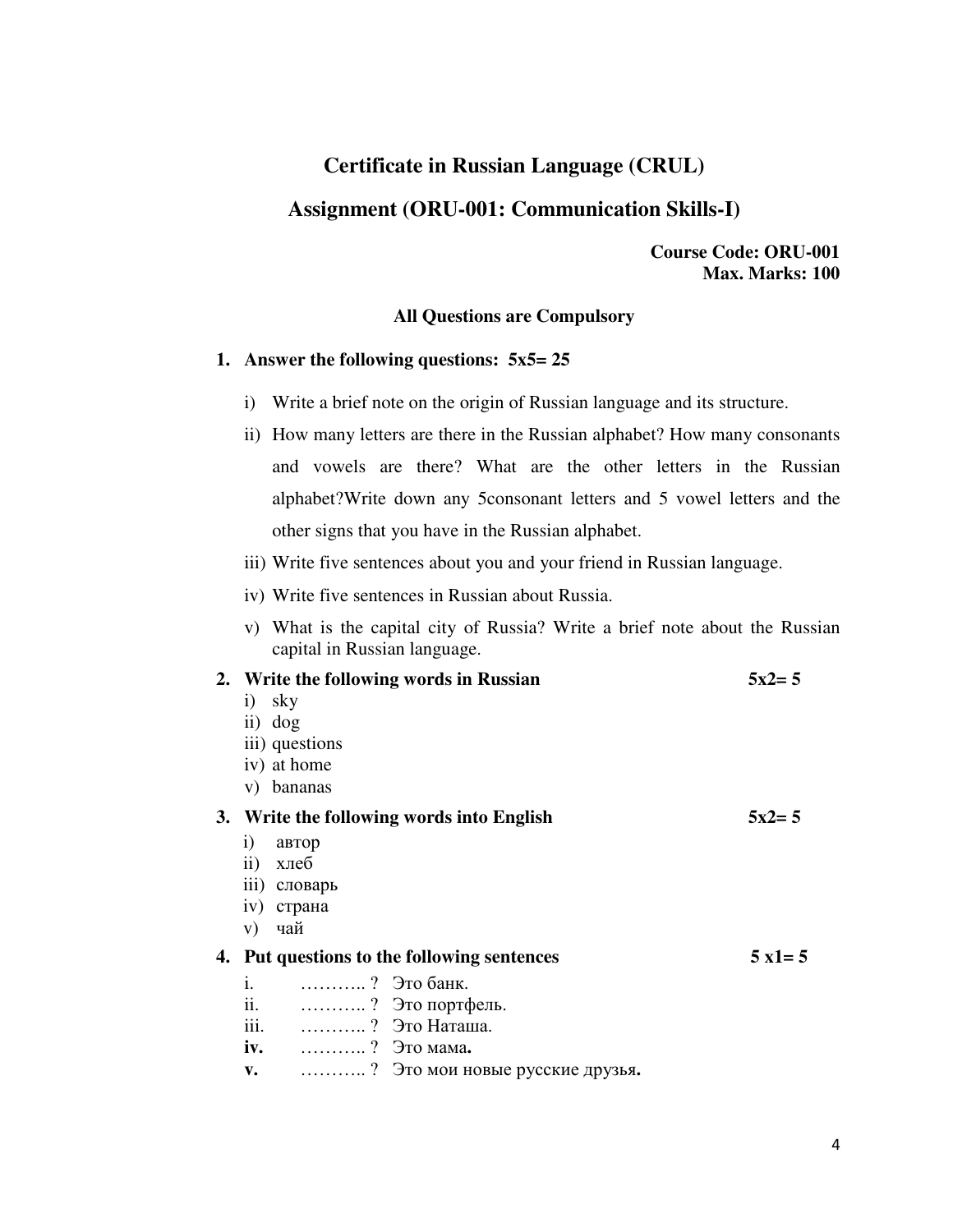#### **5. Translate the following sentences into Russian. 2x15= 30**

- a. Hello, my name is Ivan. I am a student. I live in a hostel. Hostel is in Delhi. Delhi is the capital of India.
- b. This is my sister. Her name is Ira. She too is a student. She lives in the centre of Moscow. Moscow is the capital of Russia.

#### **6. TranslatethefollowingtextintoEnglish. 2x15 = 30**

- a. Это Антон Петрович. Он инженер. Он хороший специалист. Ему сорок пять лет. Антон Петрович **добрый** человек.
- b. А вот его жена Вера Васильевна. Она тоже инженер. Ей сорок один год. Она очень **добрая** женщина. Они вместе работают.

\*\*\*\*\*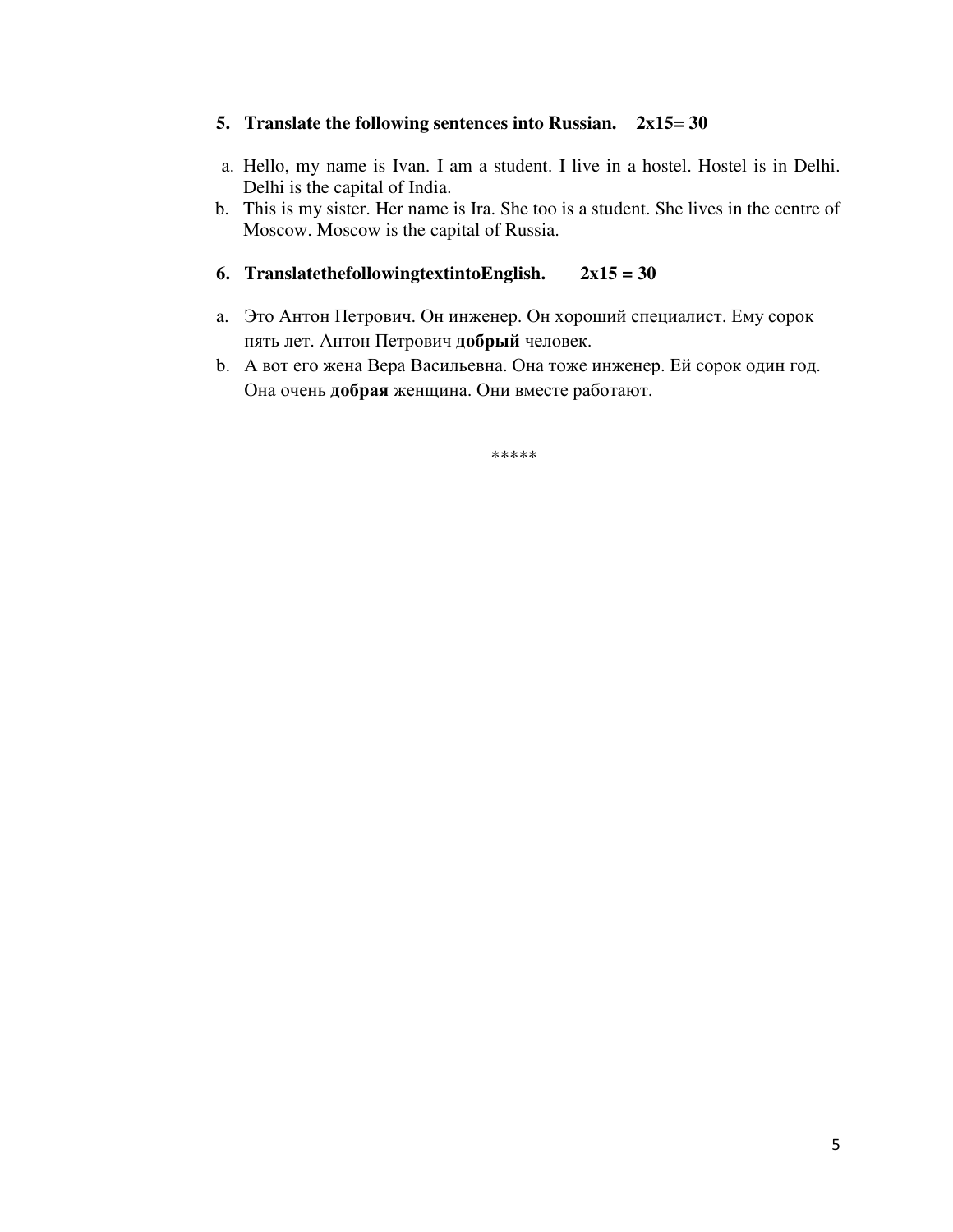# **Certificate in Russian Language (CRUL)**

# **Assignment (ORUL-002: Communication Skills-II)**

**Course Code: ORUL-002 Max. Marks: 100** 

#### **All Questions are Compulsory**

#### **1. Answer the following questions: 5x5= 25**

- i) How many Consonants are there in Russian alphabet andhow are they pronounced?Give one example for each letter.
- ii) How many Vowels are there in Russian alphabet and how are they pronounced?Give one example for each letter.
- iii) How many letters in Russian do not have sound? Give 5 words where you write these letters.
- iv) Which language group Russian belongs to? Explain.
- v) Why learning Russian is important today?

# **2. Read the following text and narrate the text in your own words in Russian.**

#### **25x1= 25**

Был тако́й сове́тский писа́тель – Арка́дий Гайда́р. Как писа́тель, он был о́чень у́мный и тала́нтливый. Были у него́ друзья – взро́слые и де́ти. Де́ти о́чень люби́ли его́, потому что он ча́сто писа́л расска́зы о них. Гайда́р то́же их люби́л. Ча́сто они вме́сте ходи́ли в лес, рабо́тали в саду́ , чита́ли кни́ги, пе́ли, разгова́ривали, шути́ли.

Гайда́р жил в дере́вне. Одна́жды он решил пое́хать в Москву́. Он взял свой небольшо́й, ста́рый портфе́льи пошёл на вокза́л. На вокза́ле были и его́ зна́комые де́ти. Они́ е́хали на экску́рсию. Гайда́р и де́ти до́лго разгова́ривали. Де́ти спроси́ли его́, «Вы тако́й изве́стный писа́тель, а почему́ портфе́ль у вас тако́й нехоро́ший?» Гайда́р отве́тил, «Я ду́маю, это не так пло́хо. Пло́хо, когда́ писа́тель пло́хой, а его́ портфе́ль хоро́ший.» Все на́чали сме́яться.